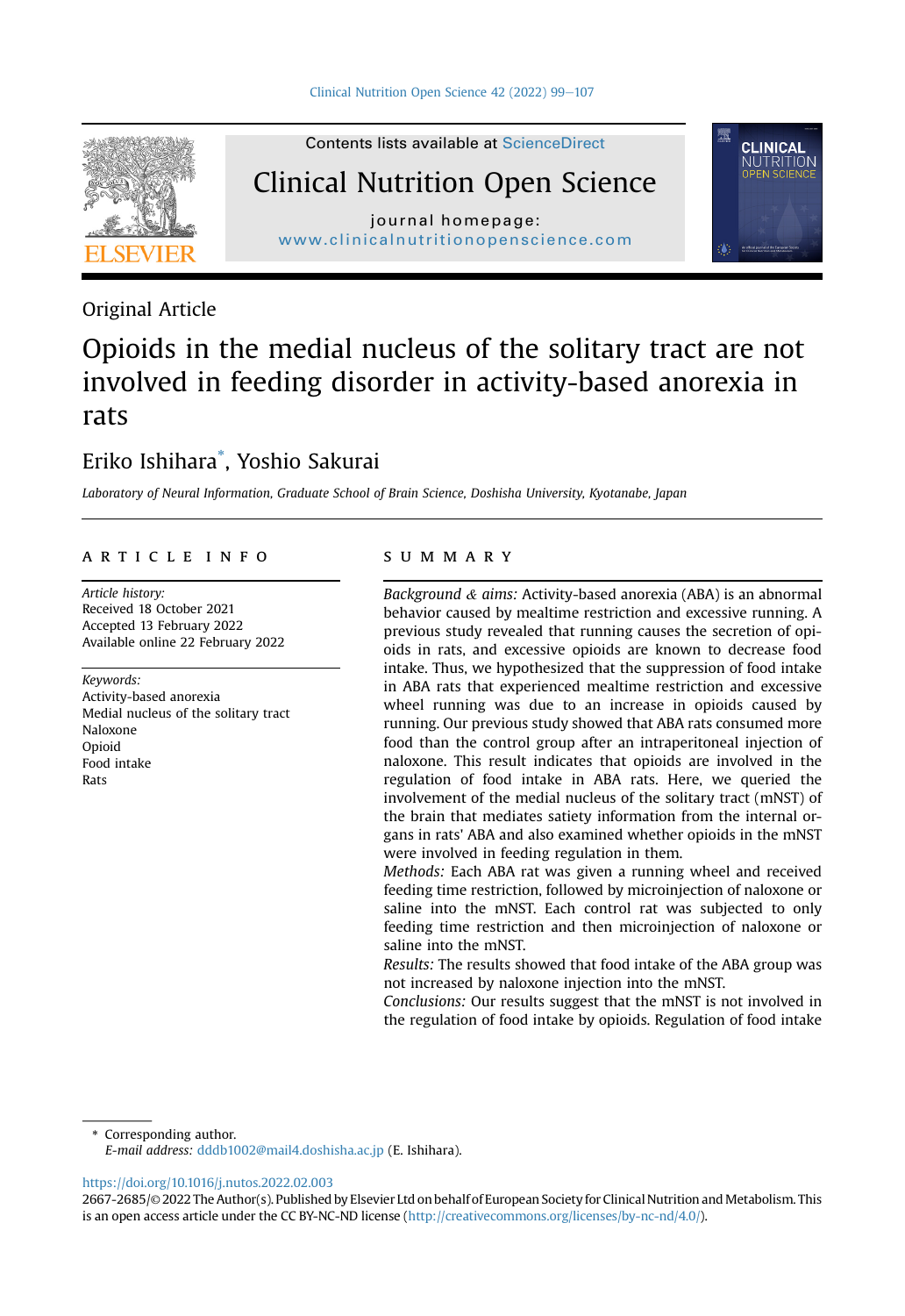by opioids may occur in other parts of the brain, such as the parabrachial nucleus and/or hypothalamus. © 2022 The Author(s). Published by Elsevier Ltd on behalf of

European Society for Clinical Nutrition and Metabolism. This is an open access article under the CC BY-NC-ND license ([http://](http://creativecommons.org/licenses/by-nc-nd/4.0/) [creativecommons.org/licenses/by-nc-nd/4.0/\)](http://creativecommons.org/licenses/by-nc-nd/4.0/).

#### 1. Introduction

Activity-based anorexia (ABA) is an abnormal behavior in rats, similar to anorexia nervosa. When rats are placed in an environment where feeding time is limited and they can run on the running wheel during the rest of the feeding time, they tend to starve themselves by running excessively and eating very little [[1\]](#page-8-0). It has been reported that animal ABA could be a model for human ABA, as seen in ballet dancers who restrict their diet and train excessively [[1\]](#page-8-0).

Changes in opioid secretion may be related to ABA. Running increases opioids in the rat's body [[2](#page-8-1)]; the amount of beta-endorphin, a type of opioid, in the plasma and hypothalamus was found to increase with high or long-term exercise load in the rat.

In addition, the administration of excessive opioids is known to decrease food intake in rats. When morphine was injected intraperitoneally into rats after starvation for 24 h, the amount of food intake for 1 or 2 h after injection was less than that of the control group [[3](#page-8-2)]. Moreover, food intake decreases in proportion to morphine dosage [[4\]](#page-8-3). These studies used a standard diet, not a high-fat or high-reward diet. Therefore, these studies indicate that increased opioid activation decreases the food intake of a standard diet.

In contrast, antagonization of opioids also decreases food intake [\[5](#page-8-4)]; they injected naloxone, an opioid antagonist into rats after starvation periods and measured the amount of food intake of a standard diet. The result also showed a significant decrease in food intake in proportion to the dose of naloxone. This indicates that naloxone above a certain dose also suppresses the standard diet intake.

From the above cited studies  $[3-5]$  $[3-5]$  $[3-5]$  $[3-5]$ , we suggest that opioids within the appropriate concentration ranges are necessary to maintain normal food intake. As the level of opioids increases, the amount of food intake also increases; however, after the proper opioid concentration range has been reached, the amount of food intake starts to decrease. Previously, starved rats showed small increases in food intake when administered 1 mg/kg of morphine [[3\]](#page-8-2). We assumed that the food intake in rats starved only was near the maximal. On the other hand, the food intake in ABA rats decreased because their opioids levels increased by wheel running and exceeded the level that caused the maximal food intake.

In our previous study, we examined the hypothesis that a decrease in food intake in ABA rats was due to an excess of opioids released by running [\[6](#page-8-5)]. The rats were divided into two groups: the control group, in which rats were subjected to feeding-time restriction only, and the ABA group, in which rats were subjected to feeding-time restriction and running periods. The amount of food intake was measured after suppression of opioids in both groups by intraperitoneal injection of naloxone. The amount of food intake after naloxone injection in the ABA group was significantly higher than that in the control group. This suggests that the decrease in food intake in ABA rats was caused by excessive opioid secretion due to running, and suppression of excessive opioids could restore the decreased feeding. In this previous study, however, naloxone was injected intraperitoneally. At present, it is unclear whether the effects of naloxone are central or peripheral, and if central, which brain region is the primary site of action. Therefore, in this study, we examined whether naloxone acts in the brain.

The nucleus of the solitary tract (NST) is the primary central nervous nucleus that receives afferent input from the visceral organs of the digestive system via the vagus nerve [[7\]](#page-8-6). There seems to be no previous study showing that opioids in the NST interact with satiety information from the internal organs. However, the NST has inhibitory circuits with feeding regulators such as Cholecystokinin (CCK) [\[8](#page-8-7)] and Peptide YY (PYY) [\[9](#page-8-8)], which convey satiety information from the internal organs, and the NST has opioid receptors [[10\]](#page-8-9). Therefore, it may be possible that opioids in the NST modify the functions of feeding regulators and processing satiety information from the viscera is interrupted by increased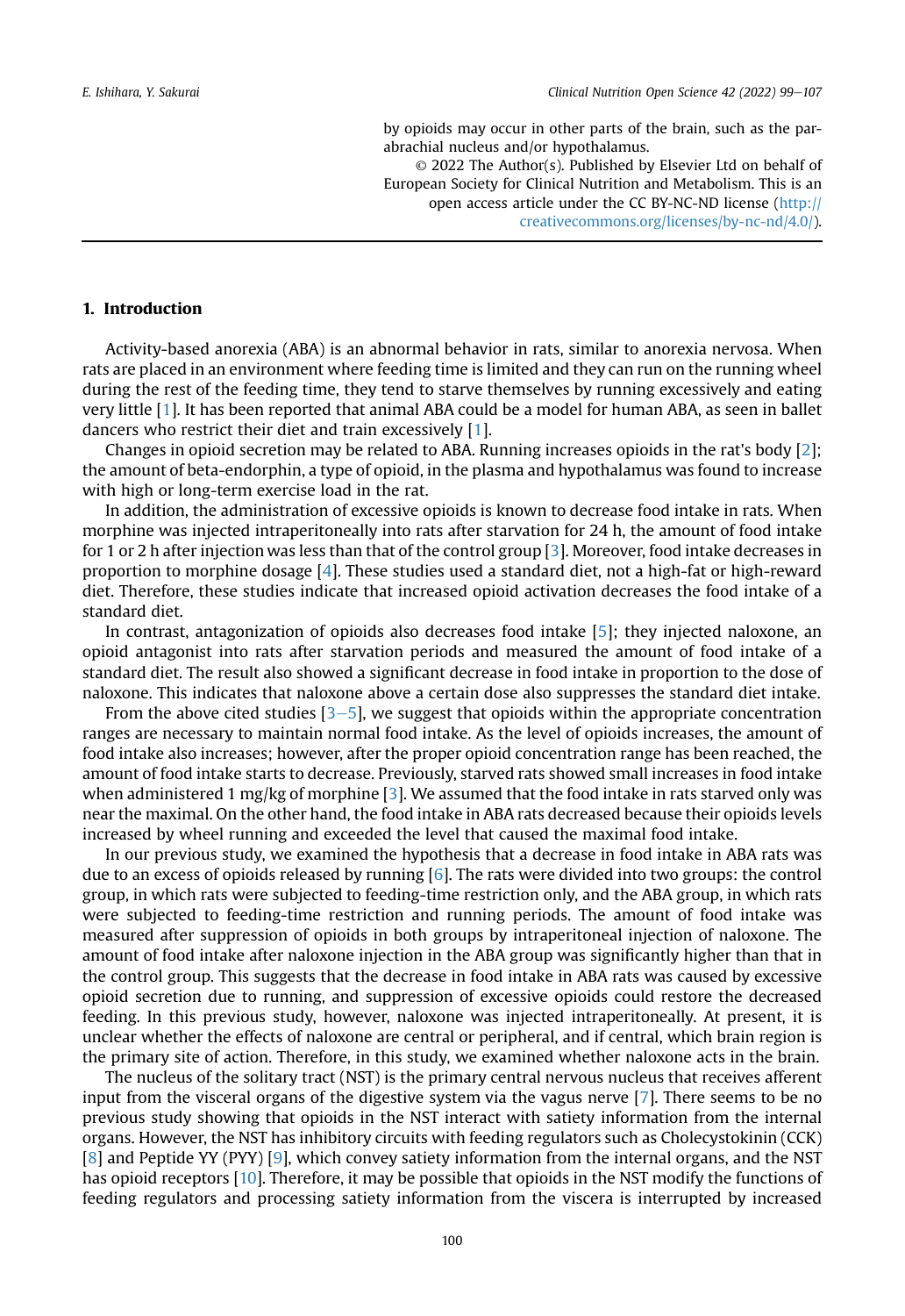opioids in the NST. As this study was the first experiment in which naloxone was microinjected into the NST of ABA rats, we targeted the medial NST (mNST) for the microinjection. The reason is that the mNST has the largest coronal surface in the NST and is located slightly caudal it in the upper part of the medulla oblongata [\[11\]](#page-8-10). This was favorable for the reliable microinjection into the NST without damaging the medulla oblongata. In addition, there are more neurons in the mNST than the other regions of NST [[12](#page-8-11)]. Therefore, this study did the microinjection of naloxone into the mNST and investigated whether such microinjection could alter the amount of food intake in ABA rats.

#### <span id="page-2-0"></span>2. Materials and methods

#### 2.1 Animals

Sixteen male Long-Evans hooded rats (Shimizu Laboratory Supplies, Japan) were individually housed under a 12-h/12-h light/dark cycle. They were randomly divided into two groups (ABA and control). Rats were approximately 11 weeks old and weighed  $318-402$  g at the start of the experiment and were allowed free access to water and food (MF, Oriental Yeast, Japan) until the start of the experiment. The day immediately prior to the experiment, we did not provide the rats with food. All procedures were performed following the Guidelines for Animal Experiments at Doshisha University and with the approval of the Doshisha University Animal Research Committee.

#### 2.2. Surgery

Under  $1\% - 3\%$  isoflurane, a hole was drilled into the skull for implantation of the single guide cannula (26G, Plastic One, USA) into the mNST (-13.30 mm from the bregma and 0.6 mm from the midline). The depth of the guide cannula was 6.8 mm from the skull surface. The target region was based on an atlas [[11](#page-8-10)]. The cannula was anchored to the skull using small steel screws and dental cement. A 33-gauge single internal cannula was inserted into the guide cannula to set its tip 1 mm below the end of the guide to reach the mNST. The guide cannula was covered with a single dummy cannula, except during drug administration. The length of the dummy cannula was the same as that of the guide cannula. After surgery, the rats were allowed at least 7 days to recover before experiments began.

#### 2.3. Apparatus

The rats were housed for the ABA procedure in an operant chamber measuring  $45 \times 31 \times 33$  cm. The front wall had a lever (4.5  $\times$  2 cm), 5.5 cm above the floor and 2 cm from the right wall. The LED light was located near the lever. At the start of the feeding time, the LED lit up, and only one food pellet was ejected into the food magazine. The LED turned off after the end of the feeding period. During the feeding time, when the lever was pressed, the food dispenser delivered a 25 mg food pellet to the food magazine. The food magazine was 2 cm above the floor and 1.5 cm from the lever. The front wall contained a water bottle. A hole (1 cm diameter) through which the rats could access the water bottle was located 11.5 cm above the floor and 5.5 mm from the left wall. Each operant chamber had a built-in wheel located opposite to the front wall, to which the rats had free access. The diameter of the wheel was 30 cm, and the width was 13 cm (Sanko, Japan). The wheel had a small hole that was drilled, and the metal rod was passed through the hole when the wheel was locked. The number of wheel rotations was recorded using a handmade counter. Each chamber was enclosed in a soundproof box (Brain Science Idea, Japan), and the temperature in the soundproof box was maintained at approximately  $22 \pm 2$  °C. The task was controlled and behavioral data were recorded using a personal computer (NEC, Japan).

### 2.4. Procedure

Following a previous study [\[13](#page-8-12)], the ABA procedure for this study was designed with a 1-h feeding and non-runnable period and a runnable period of 22.5 h. This was done to observe the changes in food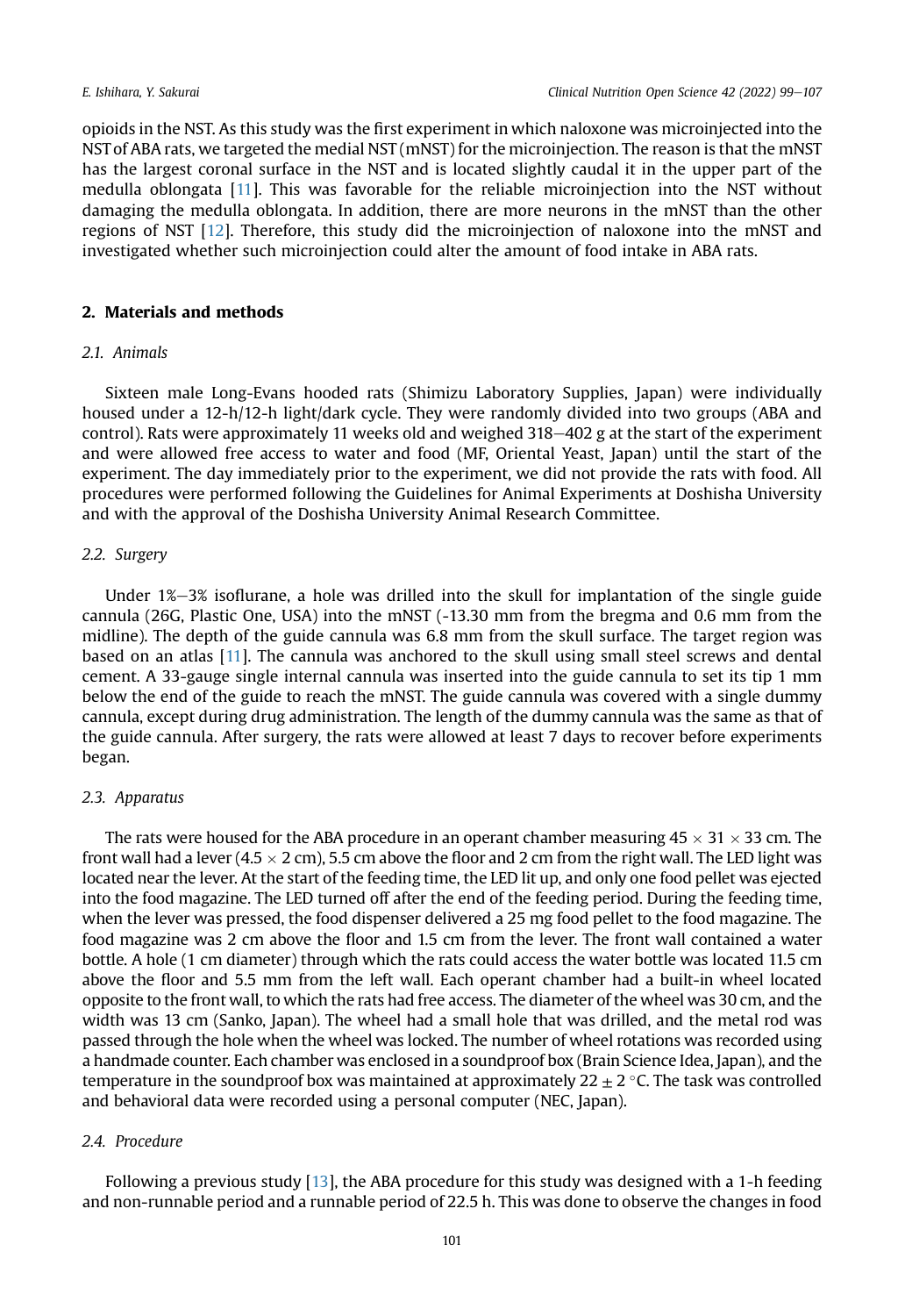intake and running separately. The remaining 30 min per day was used for cleaning the apparatus and weighing the rats. Water was available at all times. The details of the procedure are shown in [Fig. 1.](#page-3-0)

The first two days were for the Free feeding  $\&$  Locked wheel period [\(Fig. 1](#page-3-0)A). The rats were maintained in the operant chamber for 23.5 h for training and were allowed to press the lever to eat pellets at any time during this period. The wheels were locked during this period. The rats were then returned to their home cages for 30 min.

The next 6 days were for the ABA procedure period [\(Fig. 1A](#page-3-0)). The first day of this procedure is defined as "Day 1". The rats were placed in the operant chambers for 1 h during the feeding period. After the feeding period, the rats were returned to their home cages for 30 min. Subsequently, the rats were placed in the operant chambers for a runnable period of 22.5 h. Feeding was not performed on Day 1, because the period just before the restricted feeding period (Day 0) was the free feeding period that strongly influenced feeding on Day 1. Therefore, the restricted feeding period started on "Day 2", the second day of the ABA procedure.

The last two days (Days 7 and 8) were for the microinjection ([Fig. 1A](#page-3-0)). Just before feeding time, rats were microinjected with naloxone before the last day and with saline on the last day. Other procedures are the same as for the ABA period.

#### 2.5. Pharmacological treatment

<span id="page-3-0"></span>To observe the effect of opioid suppression on feeding, we injected rats with naloxone hydrochloride before feeding on Day 7 and saline as a control on Day 8. Naloxone hydrochloride was dissolved at 2.0  $\mu$ g in 0.1  $\mu$  of saline solution. The dosage of naloxone was based on a previous study [\[14](#page-8-13)]. In a previous study, naloxone was injected intraperitoneally, causing withdrawal symptoms in rats with ABA [\[15](#page-8-14)]. Each solution was contained in a microliter syringe (Hamilton, USA) with a polyethylene tube (Plastic One, USA) and an internal cannula. One minute after the cannula was set, the entire

| The first day is defined |                |  |  |
|--------------------------|----------------|--|--|
|                          | as "Day $1$ ". |  |  |

| Free feeding   | ABA procedure                    | ABA procedure    |
|----------------|----------------------------------|------------------|
| & Locked wheel | $(1h$ feeding $& 22.5$ runnable) | & Microinjection |
| 2 days         | 6 days                           | 2 days           |

## $\bf{B}$



(Microinjection)

Fig. 1. Procedure for ABA and control groups. (A) Outline of experiment. (B) Details of ABA procedure (1 day).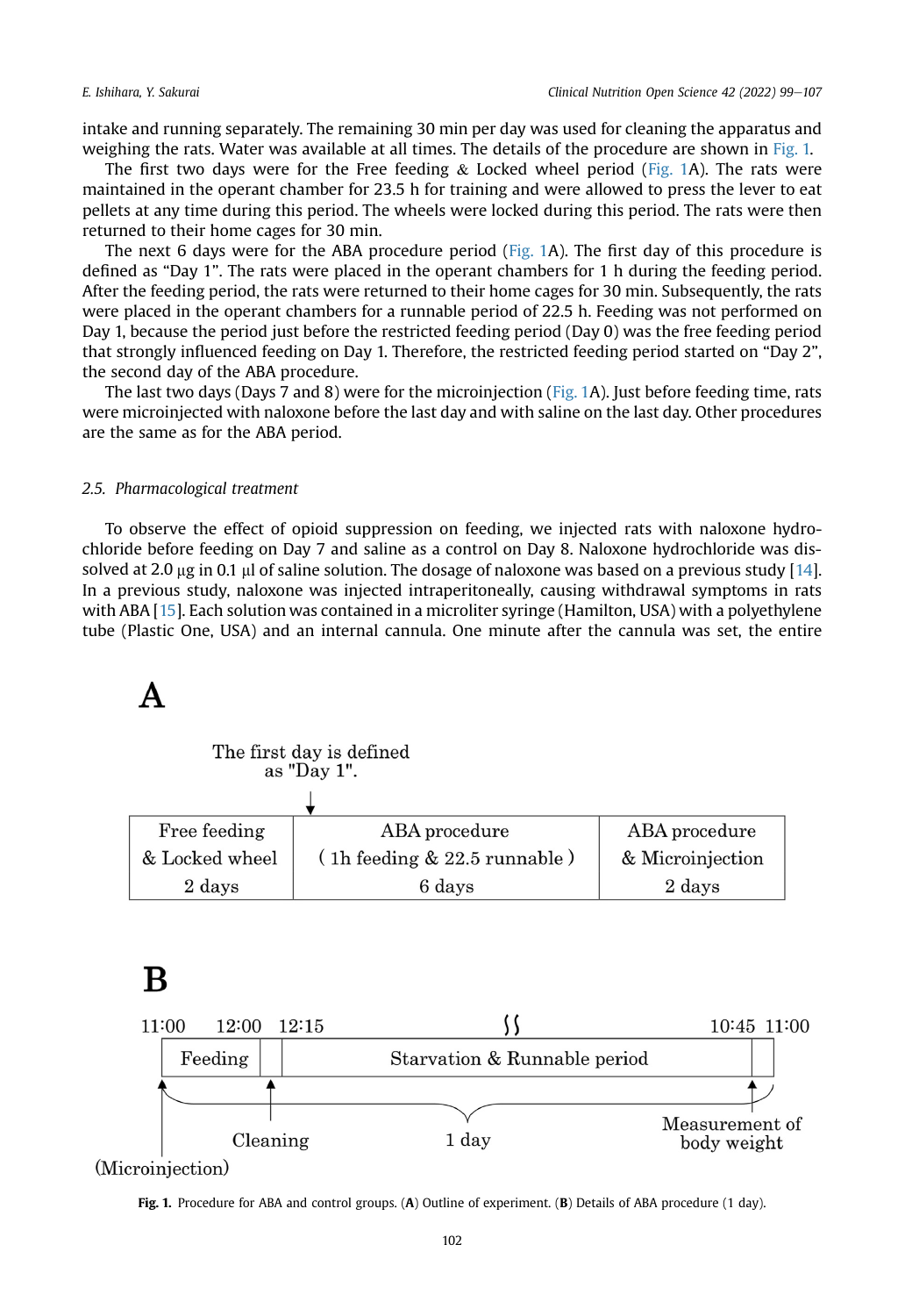volume (0.1 ml) was injected over 1 min. An automatic syringe pump (Fusion Touch 100, ISIS, Japan) controlled the injections. The solution was injected into the rats while they were awake. One minute after the injection, the rats were placed in the operant chambers.

#### 2.6. Histology

After the experiment was completed, the rats were deeply anesthetized with sodium pentobarbital and perfused with phosphate-buffered saline (PBS) and 4% paraformaldehyde. The brains were removed and post-fixed in 4% paraformaldehyde, and 50-um coronal sections of the brains were stained with 4', 6-diamidino-2-phenylindole DAPI (Nacalai Tesque, Japan) diluted in PBS (1  $\mu$ g/ml) for 5 min. After the excess DAPI was removed, the sections were mounted in 50% glycerol in PBS. The locations of cannulas in the brain were identified with the aid of a stereotaxic atlas [\[11\]](#page-8-10).

#### 2.7. Statistical analysis

Data were analyzed using SPSS26 software. Body weight and food intake were calculated with Day 0 set at 100%. A one factor analysis of variance (ANOVA) and Bonferroni's post-hoc analysis were used to compare differences in wheel running. A two factor ANOVA was used to compare differences in body weight. The analysis was performed on the last three days of the experiment because the rats in the ABA group were sufficiently affected at the end of the procedure. A two factor ANOVA was also performed to compare the differences in food intake, but the analysis was conducted for 2 days of microinjection.

### 3. Results

Our histological examination confirmed that the cannulas were inserted into the targeted area in 16 rats. [Fig. 2](#page-4-0) shows the locations of the tips of the cannulas for all the rats.

#### 3.1. Wheel running

The wheel-running data measured after the first starvation were recorded as the data for Day 1. The results of naloxone HCl and saline injection were recorded as the data for Day 7 and Day 8, respectively.

[Fig. 3A](#page-5-0) shows the mean wheel running (km) per day for the ABA group. A one factor ANOVA revealed a significant effect of day (Greenhouse–Geisser corrected:  $F=9.786$ , df $=2.457$ , P $=0.001$ ). The wheel running gradually increased, except on the last day, but Bonferroni's post-hoc analysis indicated that the wheel running volume on Day 8 was significantly larger than that on Day 1 ( $p < 0.05$ ).

<span id="page-4-0"></span>

Fig. 2. Cannula tips in the NST. Gray circles indicate injection sites for the ABA group, and black circles indicate injection sites for the control group.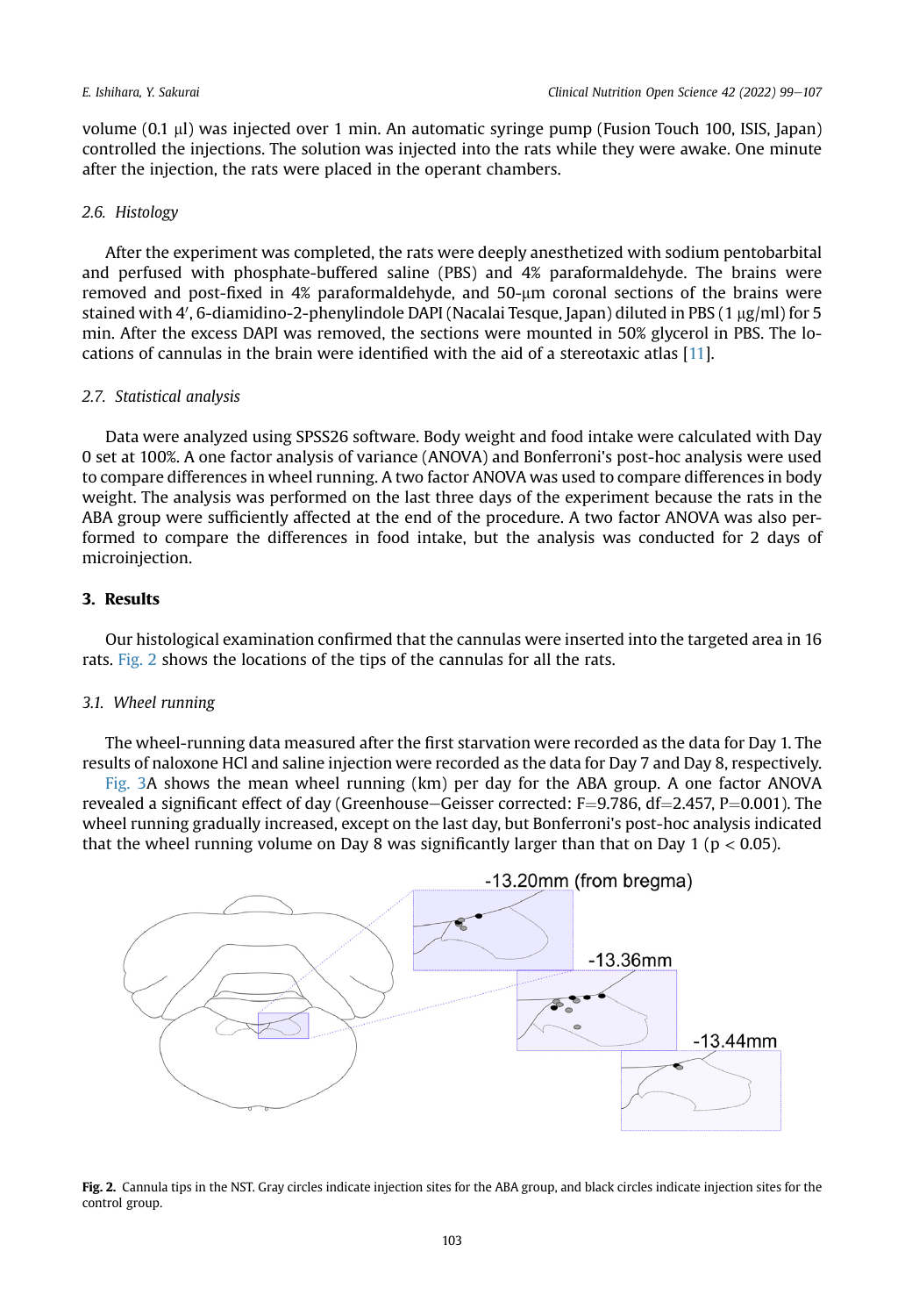#### 3.2. Body weight

The body weight data measured just before the start of starvation (weights immediately after free feeding) were labeled as the data for Day 0. The results of naloxone HCl injection and saline injection were labeled as the data for Day 7 and Day 8, respectively. The average weight in Day 0 was 381.44 g  $(SD = 14.58 \text{ g})$  for the ABA group and 386.71 g  $(SD = 16.91 \text{ g})$  for the control group. The t-test indicated no significant difference between the two groups  $(t[14] = -0.669, ns)$ .

<span id="page-5-0"></span>[Fig. 3](#page-5-0)B shows the mean body weights as percentages for the ABA and control groups. Body weight on Day 0 was set as the base of 100%. Both the ABA group and the control group decreased their body



Fig. 3. (A) Mean running distance from Days 1 to 8. (B) Mean percentages of body weight from Days 0 to 8. Percentages were calculated by dividing the body weight of each day by the body weight of Day 0. Error bars indicate standard errors of the mean.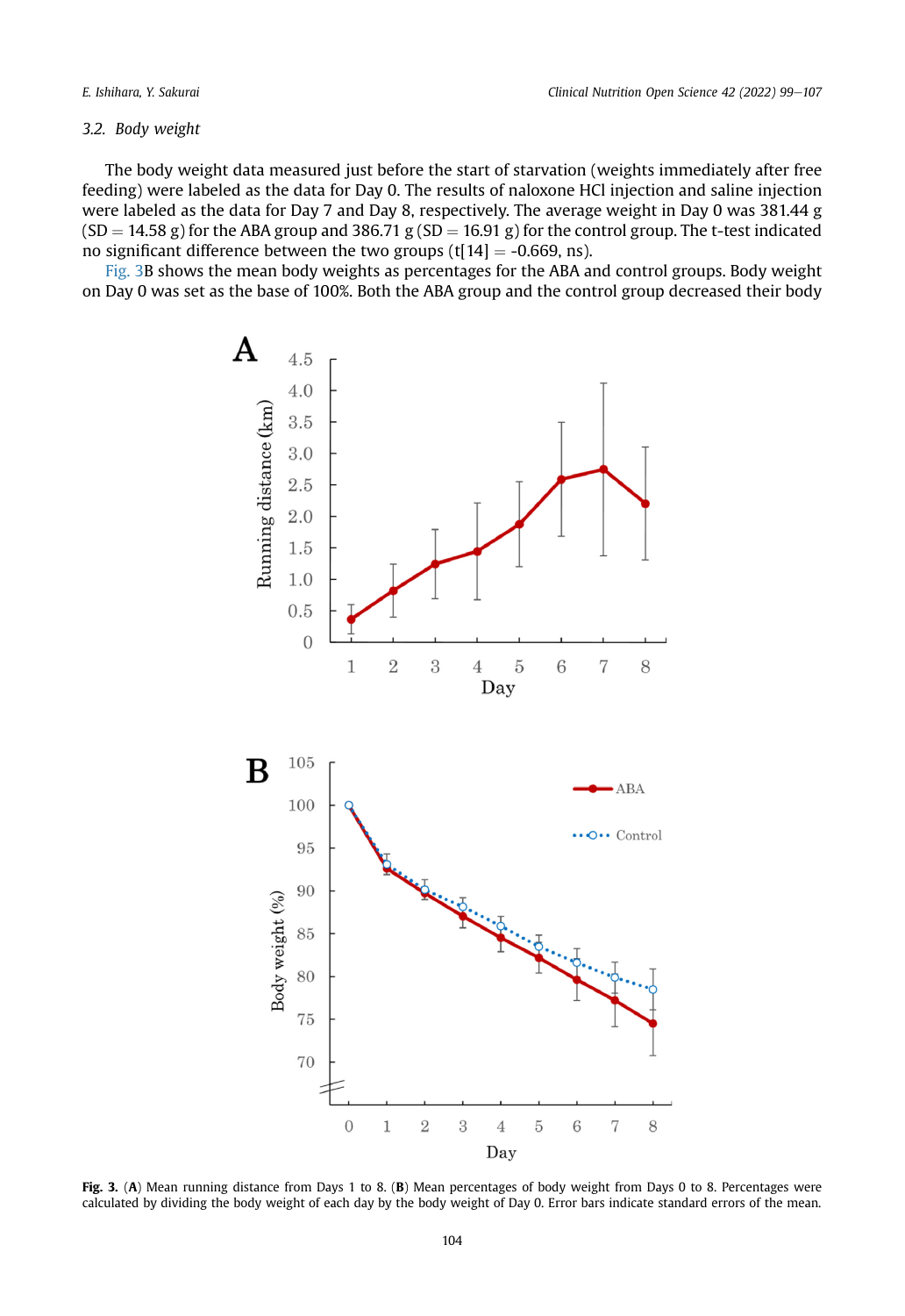weight. However, the decrease of body weight of the control group was slower than that of the ABA group. To confirm whether the rats became ABA by the end of the day, a two factor ANOVA was performed for the body weights for the last 3 days of the experiment. The ANOVA revealed a significant main effect of day (Greenhouse–Geisser corrected: F=119.129, df=1.274, P=0). Although the main effect of group was not significant (Greenhouse–Geisser corrected:  $F=4.152$ , df=1, P=061), the interaction between day and group was significant (Greenhouse–Geisser corrected: F=7.425, df=1.274,  $P = 0.01$ ).

#### 3.3. Food intake

The amount of food intake just before the starvation period was labeled as the data for Day 0. The results of naloxone HCl injection and saline injection were labeled as the data for Day 7 and Day 8, respectively. There was no feeding on the first day in either group (first starvation period). The average food intake in Day 1 was 28.42 g (SD = 4.84 g) for the ABA group and 29.36 g (SD = 6.95 g) for the control group.

[Fig. 4](#page-6-0) shows the mean food intake percentages. The data for Day 0 were set at a base of 100%. There was no difference in food intake between the control group and the ABA group. The t-test showed no statistically significant difference between the two groups (t  $[14] = -0.317$  $[14] = -0.317$ , ns). A two factor ANOVA, performed on the amount of food intake for the last 2 days (the days of the microinjection), revealed no significant main effect of day (F  $[1,14] = 0.187$  $[1,14] = 0.187$  $[1,14] = 0.187$  $[1,14] = 0.187$ , ns), group (F  $[1,14] = 0.026$  $[1,14] = 0.026$  $[1,14] = 0.026$ , ns), or the interaction of day and group (F  $[1,14] = 0.155$  $[1,14] = 0.155$  $[1,14] = 0.155$ , ns).

### 4. Discussion

The purpose of this experiment was to investigate whether mNST altered food intake in ABA rats. To determine the rats in the ABA group will develop ABA, we first examine their running and body weights. The volume of wheel running in the ABA group significantly increased during the Days ([Fig. 3](#page-5-0)A). In terms of body weight in Days 6, 7, and 8, the ABA group lost more weight than the control group as the days went by  $(Fig. 3B)$  $(Fig. 3B)$ . These indicate that the rats in the ABA group became sufficiently ABA according to the present procedure.

<span id="page-6-0"></span>The age of the rats could affect the results of this type of ABA experiment. In our preliminary experiment, where we used 8-week-old rats in the ABA procedure, weight losses were too rapid and



Fig. 4. Mean percentages of food intake from Day 0 to Day 8 except Day 1 (see [Materials and Methods\)](#page-2-0). Percentages were calculated by dividing the amount of each day by the amount of Day 0. Errors bars indicate standard errors of the mean.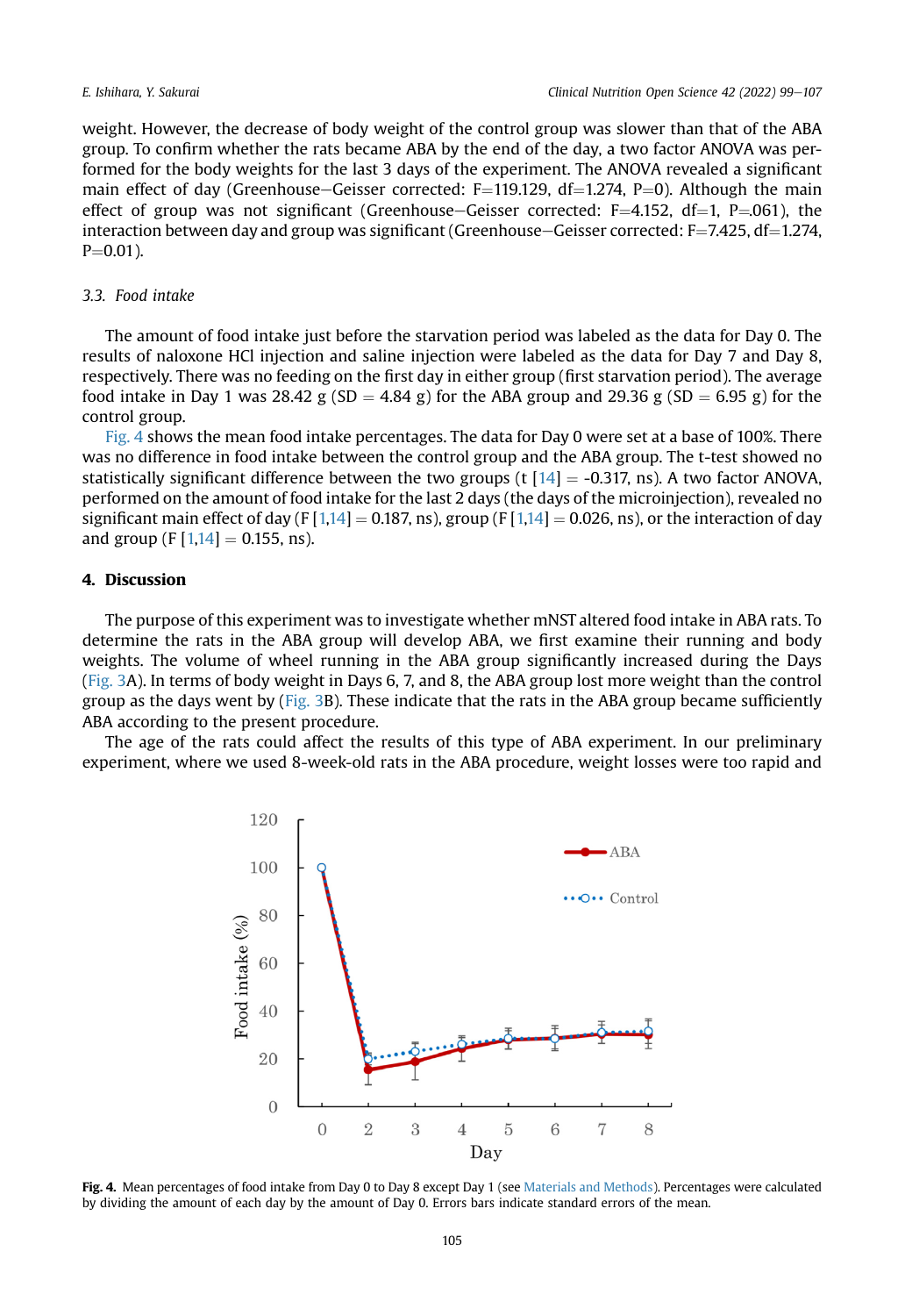very unsuitable for the total schedule of 10 days with the administration of naloxone and saline [\(Fig. 1](#page-3-0)). Therefore, we used 11-week-old rats in the present study to slowly decrease their body weight and to standardize the injection date for all rats.

Regarding food intake, there was no significant difference between the ABA and control groups in Days 7 and 8. This indicates that the microinjection of naloxone into the mNST did not change the food intake of the ABA group. In general, exercise should increase food intake. In spite of that, the present result showed that the amount of food intake in the ABA rats did not exceed that in the control group, meaning that the method for ABA model rats suppressed increment of their food intake induced by exercise. The result also showed that the food intake did not change after the microinjection of naloxone. If the naloxone injection into the mNST were effective, food intake in the ABA rats should have been greater than that in the control group. Therefore, we conclude that opioids in the mNST are not related to feeding disorder (suppression) in the ABA rats.

In this experiment, only one dose of naloxone  $(2.0\mu g \text{ in } 0.1\mu l \text{ saline})$  was administered. This dose was selected based on: (1) In our former study [\[6\]](#page-8-5), ABA was affected by intraperitoneal injection of naloxone at concentrations of 0.01 mg/kg and 0.1 mg/kg. (2) In our preliminary experiment, we injected 0.0364 pg of naloxone dissolved in 0.5  $\mu$  of saline into the mNST, referring to the study of the blood-brain barrier transport of naloxone [[16\]](#page-8-15), but this did not affect ABA. (3) Therefore, we adopted the present dose, which could affect the NST and was not too antagonistic [\[14](#page-8-13)]. This dose is thought to be maximum, and injection of a higher dose of naloxone to ABA rats might trigger withdrawal symptoms [\[15](#page-8-14)], which is related to the NST [[17\]](#page-8-16).

Previous studies have shown that increasing or antagonizing opioids suppresses food intake [[5](#page-8-4)]. Therefore, in this study, naloxone was injected into the mNST of ABA rats to examine which brain regions are involved in opioid-induced feeding suppression in ABA rats. However, injection into the mNST had no effect, while intraperitoneal injection in our previous study did affect ABA [\[6\]](#page-8-5). However, it is not clear how the intraperitoneally injected naloxone was effective. There are two main pathways of satiety signaling from internal organs to the brain: (1) Substances secreted from the digestive organs are transported to the hypothalamus by the bloodstream. (2) Substances are received by the vagus nerve and transmitted to the hypothalamus through the NST via the parabrachial nucleus (PBN). The results of this study indicate that mNST is not related to the regulation of feeding by opioids. To determine which route is involved in feeding regulation by opioids, it will be necessary to examine the hypothalamus and PBN, the projection site of the NST.

According to relation between opioids in the NST and running, there is no previous research that confirmed such relation. However, besides regulating eating, the NST is involved in respiration and heart rate [[18\]](#page-8-17). In addition, a previous study have shown that another substance in the NST, oxytocin, plays a role in suppressing exercise-induced tachycardia [[19\]](#page-8-18). Therefore, there seems to be a possibility that the NST is related to running by playing a role in regulation of breathing and heart rate, though future studies are needed to examine the relationship between opioids in the NST and running.

In humans, athletes are at a higher risk of anorexia than non-athletes, and the risk of anorexia increases in professional athletes who are required to follow stricter dieting and exercise regimens [\[20,](#page-8-19)[21\]](#page-8-20). Thus, investigating the biological and neural mechanisms of ABA in relation to opioids will lead to a better understanding of anorexia in humans, especially in athletes.

#### Ethics statement

The animal study was reviewed and approved by Animal Ethics Committee of Doshisha University.

#### Statement of authorship

E.I. performed the experiment and analyzed the data. E.I. and Y.S. designed the experiment and wrote the manuscript.

#### Funding sources

This research was supported by the JSPS Kakenhi 16H02061 (to Y.S.).